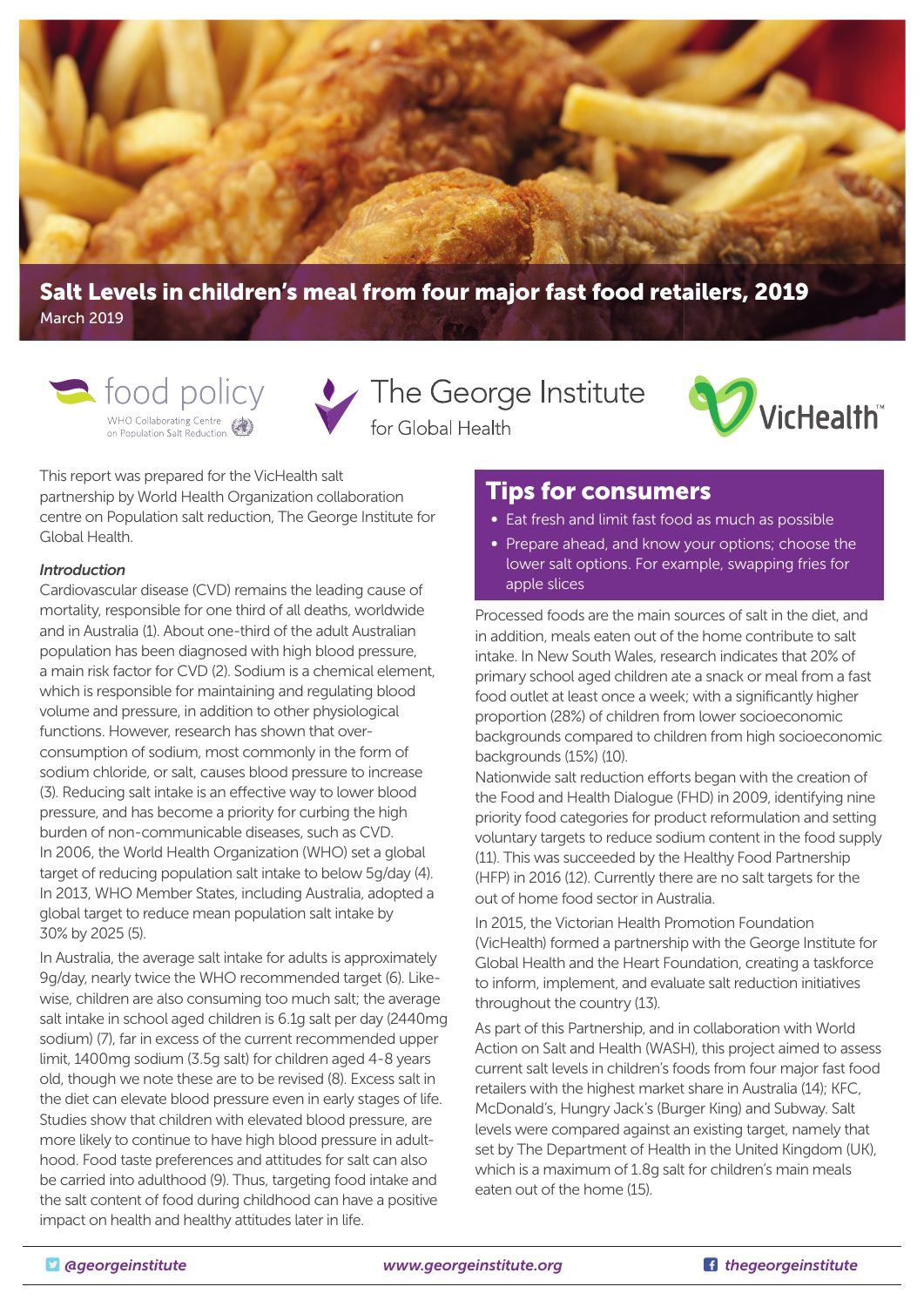The results will inform part of a global advocacy campaign for World Salt Awareness Week, focussing on the importance of reducing children's salt intake, specifically in food marketed at children.

#### *Methods*

#### Data Collection

Nutritional information and product descriptions were collected from the Australian websites for Kentucky Fried Chicken (KFC) (Nutrition information correct as at December 2018, accessed 21st February 2019 (16)), Hungry Jack's, also known as Burger King internationally (Nutrition Guide 5 Feb 2019, accessed 21st February 2019 (17)), McDonald's (Nutrition Information correct as at 29 August 2018, accessed 21st February (18)) and Subway (Australia Nutrition Summary updated, accessed 21st February 2019 (19)). Data obtained included the fast-food outlet name, product name, serving (portion) size, total salt/sodium per serving, salt/sodium per 100g, total calories per serve, main meal components and side dish components.

#### Product categories

Products were categorised into four main categories: Children's meals (e.g. McDonald's Happy Meal), meal components (burgers/subs/sliders/wraps and chicken nuggets/products), snacks and sides (e.g. KFC Go Buckets, chips/fries) and drinks (e.g. Pop Top Juice).

#### Inclusion/exclusion criteria

Products that were not included as part of children's meals or marketed towards children were excluded from the product survey.

#### Missing values

Missing values for salt per serve or per 100g were calculated where possible. Hungry Jacks provided serving size (g) and sodium (mg) per serve, McDonald's provided sodium (mg) per serve and per 100g, KFC provided serving size (g), sodium (mg) per serve and 100g, and Subway provided serving size (g) and sodium (mg) per serve and per 100g.

#### Analysis

For all the products surveyed and each category, the total number, mean salt values and ranges were calculated. The proportion each product contributed to the daily salt limit for a child 4-8 years (daily upper limit (UL) 1400mg sodium, 3.5g salt (8)) were calculated.

Children's meals, meal components, sides and snacks were compared to the UK 2017 salt target for meals eaten out of the home (1.8g salt/meal).

#### *Key Findings:*

- The average salt content of children's meals was 1.57g (626mg sodium), and ranged from 0.44g-3.78g salt (175mg-1510mg sodium).
- o The ranges of salt levels in children meals from different fast-food outlets were: McDonald's 0.56g-2.32g salt (223mg-928mg sodium), KFC 1.4g-1.58g salt (556mg-633mg sodium), Subway 0.44g-1g salt (175mg-398mg sodium) and Hungry Jack's 2.75g-3.78g salt (1100mg-

1510mg sodium).

- The highest salt children's meal was the Hungry Jack's 6 Nugget Kids pack (includes a dipping sauce and small chips), which contained 3.78g salt (1510mg sodium).
- o This is the equivalent of 108% of the maximum recommended salt intake per day for a child aged 4-8 years old (8).
- o Approximately two-thirds of the total salt is from the nuggets (2.06g), and the small chips (1.22g).
- o This meal contains more than twice the amount of salt compared to the equivalent option McDonald's Happy Meal containing 6 nuggets with small chips and water (1.59g salt, 635mg sodium per serve)

*\*Further McDonald's off ers Happy Meal containing 6 nuggets with apple slice instead of chips and water (1.10g salt, 441mg sodium per serve) saving a further 0.49g salt.* 

- The lowest salt children's meal was the Subway Kids' Pak Veggie Delite Mini Sub, (includes a mini sub and SPC apple puree snack ), which contained 0.44g salt (175mg sodium).
- o This is equivalent of 13% of the maximum recommended salt intake per day for a child aged 4-8 years old (8).
- Within the retailers, there was a range in salt levels for children's meals, depending on the food items selected.

For example McDonald's had the most options available: o Choosing a McDonald's Happy Meal containing:

- » 3 nuggets, apple slices and water provides 0.56g salt, 223mg sodium, 16% of a 4-8 years old child's (8)
- » Cheeseburger, small fries\* and water provides 2.32g salt, 928mg sodium, 66% of a 4-8 years old child's (8).
- » Choosing the least salty option would save almost 2g of salt

*\*McDonald's website indicates small fries are not currently an option for Happy Meals, however we believe consumers can still make this choice. Therefore, this was included in the analysis.*

- McDonald's is the only fast-food outlet offering fresh fruit (apple slices) and vegetables (grape tomatoes)with a children's meal.
- McDonald's and KFC were the only fast food outlets that offered drinks other than water with their children's meals. Other drink options included Pop Top fruit drink/ juice from KFC and McDonald's, and chocolate milk and orange juice from McDonald's.
- 30% of children's meals exceeded the recommended 1.8g per meal eaten out of the home (15); all Subway and KFC children's meals met this target.

#### *Burgers, subs, sliders and wraps*

- Children's burgers were available at Hungry Jack's, burgers and wraps at McDonald's, mini-subs at Subway, and sliders at KFC.
- The average salt content was 1.12g (447mg sodium).
- Salt levels of children's burgers, subs, sliders and wraps available ranged from 0.41g-1.82g (164mg-729mg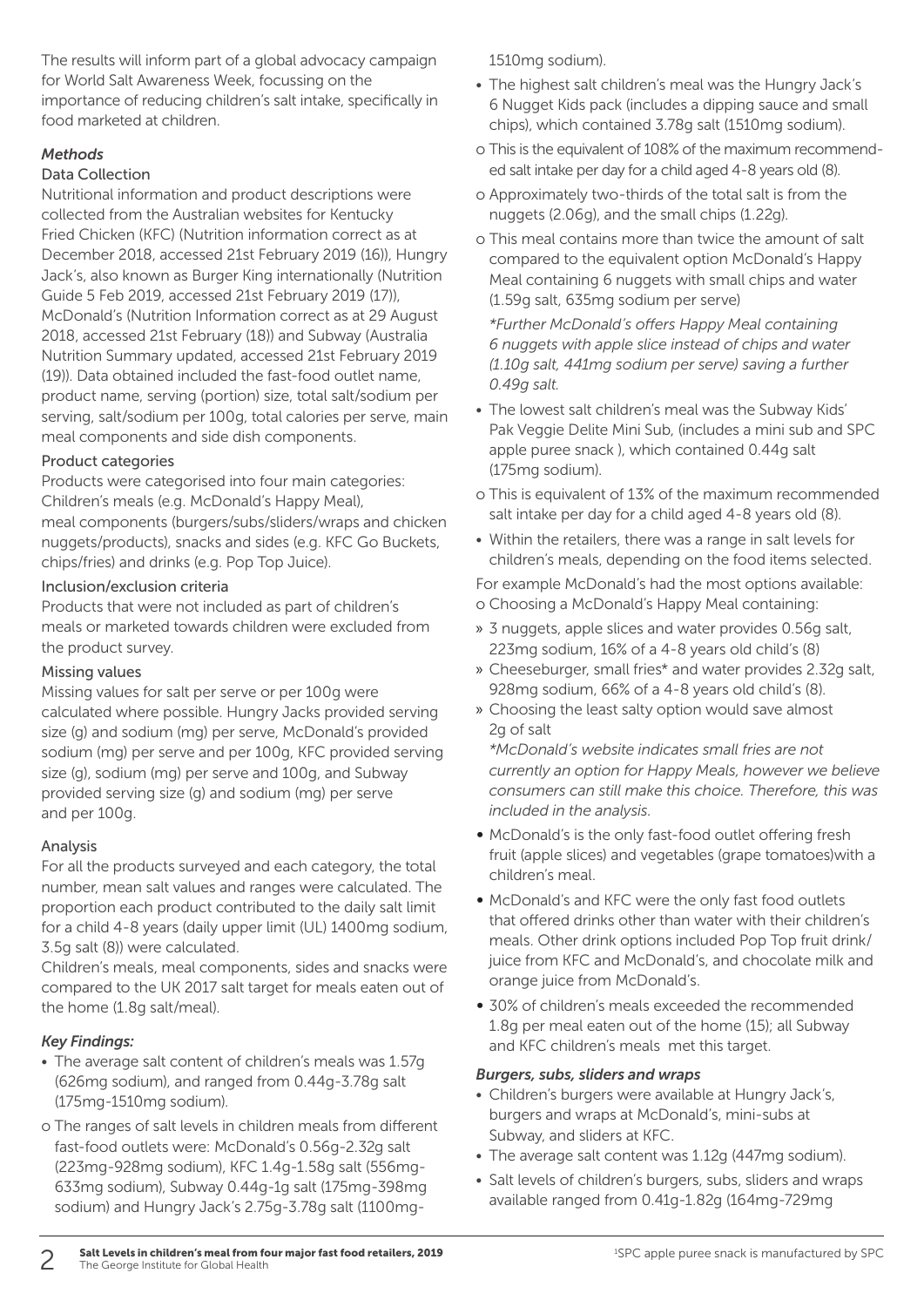sodium).

- The highest salt product was McDonald's Cheeseburger, which contained 1.82g salt (729mg sodium).
- o This burger provides 52% of maximum recommended salt level for a child aged 4-8years old (8).
- The lowest salt product was Subway Veggie Delite Mini-Sub, which contained 0.41g salt (164mg sodium).
- o This mini-sub contains 12% of maximum recommended salt level for a child aged 4-8 years old (8).

#### *Nuggets and similar chicken products*

- Six packs of nuggets were available from KFC, Hungry Jack's and McDonald's, and 3 packs of nuggets were available at Hungry Jack's and McDonald's. KFC offered snack size Popcorn Chicken and Wicked Wings, and McDonald's offered Grilled Chicken Bites.
- The average salt content was 1.31g (525mg sodium)
- Salt levels ranged from 0.55-2.08g (218mg 830mg sodium)
- Looking at 6 pack nuggets:
- o The highest salt nuggets were KFC 6 nuggets, which includes sweet n'sour sauce, and contained 2.08g salt (830mg sodium).
- » This is the equivalent of 59% of the recommended salt intake per day for 4-8 year olds (8).
- o The lowest salt nuggets were McDonald's Chicken McNuggets 6 pack, which contained 1.09g salt (436mg sodium).
- » This is the equivalent of 31% of the recommended salt intake per day for 4-8 year olds (8).
- o The nuggets from KFC contained almost twice as much salt compared to McDonald's.

## *Chips and Fries*

- Small fries/chips were available at Hungry Jack's, KFC and McDonald's.
- The average salt content was 0.74g (295mg sodium).
- Salt content ranged from 0.49g-1.22g (194mg-489mg sodium).
- The highest salt fries were the Hungry Jack's regular seasoned chips, which contained 1.22g (489mg sodium).
- o This is the equivalent of 35% of the recommended salt intake per day for 4-8 year olds (8).
- The lowest salt fries were McDonald's small fries, which contained 0.49g salt (194mg sodium).
- o This is the equivalent of 14% of the recommended salt intake per day for 4-8 year olds (8).

#### *Snacks and other sides*

• A variety of snacks and side options were available, including: KFC Go Buckets; apple slices, grape tomatoes and McDonaldland cookies from McDonald's and a fruit puree from Subway

- The average salt content was 0.8g (320mg sodium).
- Salt levels ranged from 0g-2.11g (<1mg-842mg sodium).
- The highest salt snack/side was KFC Go Bucket 2 Baked Tenders, 2.11g salt (842mg sodium).
- o This is the equivalent of 60% of the recommended salt intake per day for 4-8 year olds (8).
- McDonald's apple slices and grape tomatoes contained the least salt, 0g (<1mg sodium)
- KFC Go Buckets' were the predominantly available snack (n=5) containing 1.11-2.11g of salt (sodium 443- 842mg)
- o This contributes between 32-60% of the recommended salt intake per day for 4-8 year olds (8).

## *Recommendations*

#### Government

- Establish specific salt targets for children's meals and foods eaten out of the home in Australia.
- Create a regulatory monitoring scheme to assess industry compliance with established salt targets.
- Increase consumer awareness campaigns to inform about the health benefits of reducing salt intake, specifically for children.

#### Fast food retailers

- Gradually reformulate high salt products to lowest levels of salt possible.
- Make the healthier option the default option

#### *Notes on data:*

- All data were collected online. Due care was taken to select the most up to date data source where multiple sources of data were available.
- Meal combinations for McDonald's Happy Meals were limited to the highest and lowest salt options for each main meal component and included water as the default drink
- Similar products were compared between Australian retailers even if not strictly marketed towards children to identify opportunities for lowering salt levels.

#### About the WHO Collaborating Centre on Population Salt Reduction

The WHO Collaborating Centre on Population Salt Reduction (WHO CC SALT) has a global remit with a focus on Australia, the Western Pacific and South East Asian Regions. It is currently involved in projects in Australia, the Pacifi c Islands, Mongolia, Vietnam, Cambodia, Indonesia, China and India. WHO CC SALT is working with the World Health Organization to develop a range of tools and resources to support countries to develop and implement salt reduction strategies. WHO CC SALT is funded through a mixture of short and longer term contracts and research grants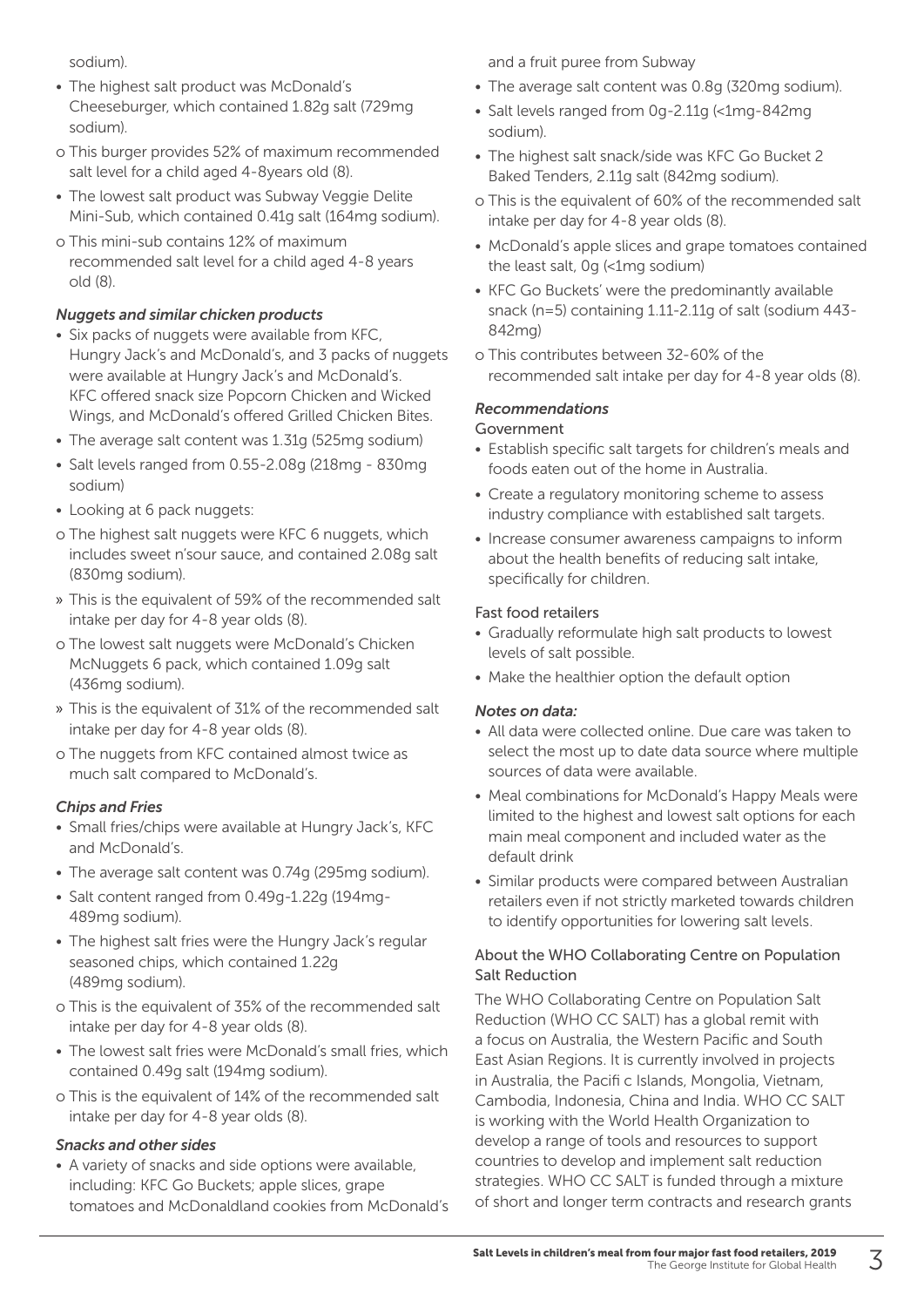including National Health and Medical Research Council project and partnership grants and contract funding from the Victorian Health Foundation and the World Health Organization.

#### The George Institute for Global Health

The George Institute for Global Health is improving the lives of millions of people worldwide through innovative health research. Working across a broad health landscape, the Institute conducts clinical, population and health system research aimed at changing health practice and policy worldwide. The Institute has a global network of medical and health experts working together to address the leading causes of death and disability worldwide. Established in Australia and affiliated with UNSW Sydney, the Institute today also has offices in China, India and the United Kingdom, and is also affiliated with Peking University Health Science Centre, the University of Hyderabad and the University of Oxford. The George Institute prioritises clinical and population health research that produces outcomes that are easily translated into practice, and effect real change within a short period of time to health policy and practice. The Institute has been ranked among the top 10 global institutes for impact for the last several years, and its research has resulted in changes to medical guidelines and ways of thinking about some of the most common medical treatments around the world. Examples include developing a new treatment for stroke, showing that blood pressure lowering reduces the risk of cardiovascular disease in people with diabetes, and providing safer fluid options for patients in intensive care. Developing better methods for delivering health care are a priority for the Institute. Follow us on Facebook at and on Twitter @georgeinstitute

#### Media Enquiries

Julia Timms Senior Media Advisor The George Institute for Global Health P: + 61 410 411 983 E: jtimms@georgeinstitute.org.au

#### References

- 1. Institute for Health Metrics and Evaluation (IHME). GBD Compare Data Visualization Seattle, WA: IHME, University of Washington; 2016 [
- 2. Australian Bureau of Statistics.Hypertension 2017 [Available from: http://www.abs.gov.au/ausstats/abs@. nsf/Lookup/by%20Subject/4364.0.55.002~2014- 15~Main%20Features~Hypertension~10007.
- 3. Graudal NA, Hubeck-Graudal T, Jürgens G. Effects of low-sodium diet vs. high-sodium diet on blood pressure, renin, aldosterone, catecholamines, cholesterol, and triglyceride (Cochrane Review). American journal of hypertension. 2012;25(1):1-15.
- 4. World Health Organization. Prevention of cardiovascular disease: World Health Organization; 2007.
- 5. Mendis S. Global status report on noncommunicable diseases 2014: World health organization; 2014.
- 6. Land M-A, Neal BC, Johnson C, Nowson CA, Margerison C, Petersen KS. Salt consumption by Australian adults: a systematic review and meta-analysis. The Medical Journal of Australia. 2018;208(2):75-81.
- 7. Grimes CA, Riddell LJ, Campbell KJ, Beckford K, Baxter JR, He FJ, et al. Dietary intake and sources of sodium and potassium among Australian schoolchildren: results from the cross-sectional Salt and Other Nutrients in Children (SONIC) study. J BMJ open. 2017;7(10):e016639.
- 8. National Health and Medical Research Council. Sodium Canberra, Australia: Commonwealth of Australia; 2017 [Available from: https://www.nrv.gov.au/nutrients/sodium.
- 9. He FJ, MacGregor GA. Importance of salt in determining blood pressure in children: Meta-analysis of controlled trials. Hypertension. 2006;48(5):861-9.
- 10.Hardy L, Mihrshahi S, Drayton B, Bauman A. NSW School Physical Activity and Nutrition Survey (SPANS) 2015 Full Report Sydney, Australia: NSW Department of Health; 2016 [Available from: https://www.health. nsw.gov.au/heal/Publications/spans-2015-fullreport.PDF.
- 11.Commonwealth of Australia. Food and Health Dialogue Canberra, Australia: Commonwealth of Australia; 2015 [Available from: http://www.health.gov.au/ internet/main/publishing.nsf/Content/fhd.
- 12.Commonwealth of Australia. Healthy Food Partnership Canberra, Australia: Commonwealth of Australia; 2016 [Available from: http://www.health.gov.au/internet/main/publishing. nsf/content/healthy-food-partnership.
- 13.Victorian Health Promotion Foundation. Salt Reduction in Victoria. Victoria, Australia: Commonwealth of Australia; 2015 [Available from: https://www.vichealth. vic.gov.au/programs-and-projects/salt-reduction.
- 14.Roy Morgan. McDonald's, KFC & Subway most visited Aussie restaurants. Melbourne, Australia: Roy Morgan,; 2018 [Available from: http://www.roymorgan.com/ findings/7599-australian-eating-habits-eating-in-outmarch-2018-201805290253.
- 15.Public Health England. Salt Reduction Targets for 2017 London, England: Public Health England; 2017 [Available from: https://assets.publishing.service.gov. uk/government/uploads/system/uploads/attachment\_ data/file/604338/Salt\_reduction\_targets\_for\_2017.pdf.
- 16.KFC Australia. Nutritional Information Australia: KFC Australia; 2019 [Available from: https://www.kfc.com. au/nutrition-factsheets.
- 17. Hungry Jack's Australia. Nutrition Guide 5Feb19 Australia: Hungry Jack's Australia; 2019 [Available from: https://www.hungryjacks.com.au/Upload/HJ/Media/ Menu/Nutritional%20Guide/Nutrition-Guide-5Feb19-7.pdf.
- 18.McDonald's Australia. Nutrition. Know your food. Australia: McDonald's Australia; 2019 [Available from: https://mcdonalds.com.au/maccas-food/nutrition.
- 19.Subway IP Inc. Nutrition data table Australia: Subway IP Inc.; 2018 [Available from: https://www.subway. com/~/media/Australia/Documents/Nutritionals/ Aus-Allergens-Summary%20.ashx.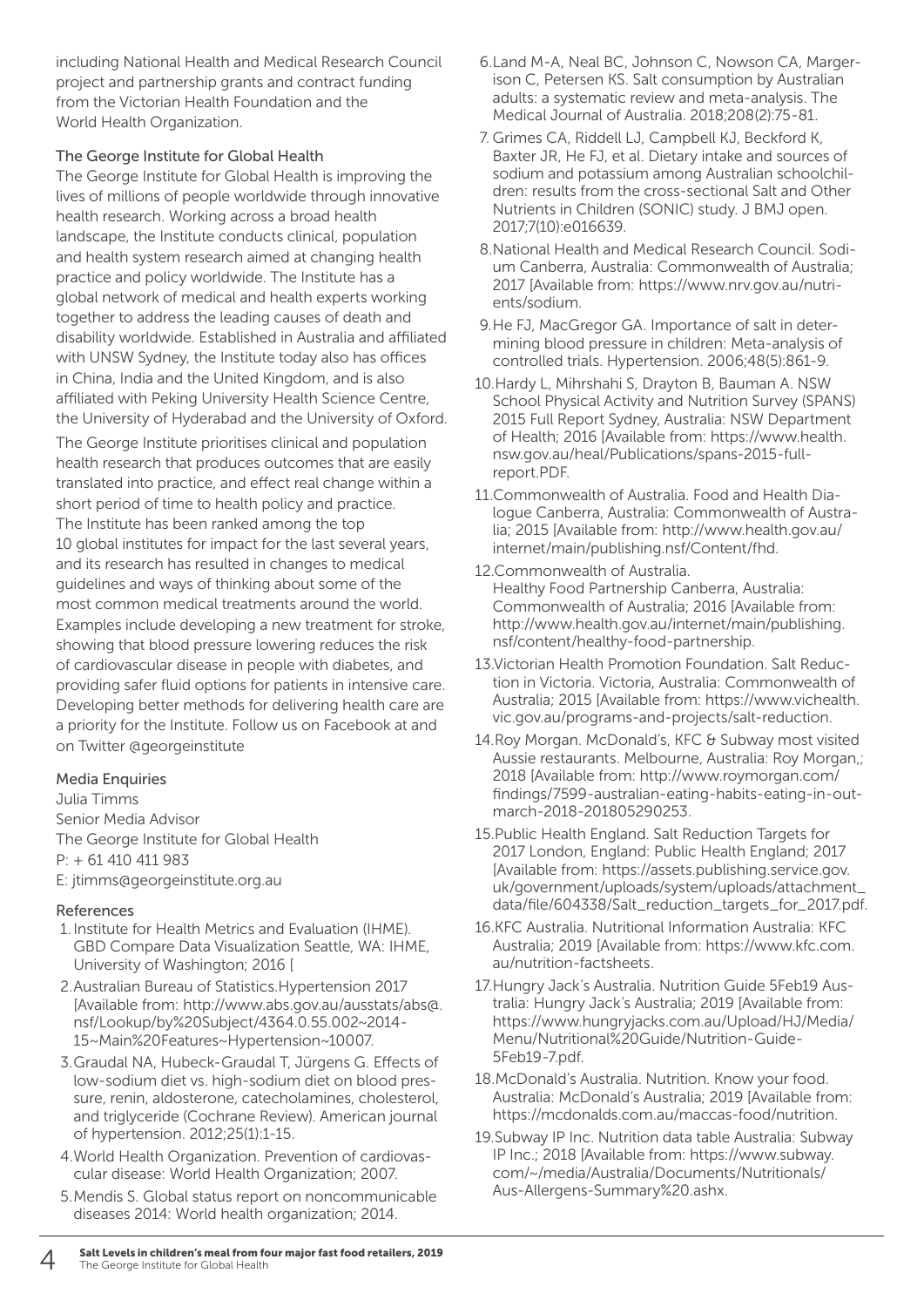## *Table 1. Descriptive statistics for salt (g) per serving in children's meals*

|                                             | N  | Mean salt, g (SD) | Mean sodium, mg (SD) | Range salt, g | Range sodium, mg |
|---------------------------------------------|----|-------------------|----------------------|---------------|------------------|
| <b>Kids Meals</b>                           | 23 | 1.57 (0.77)       | 626 (307)            | $0.44 - 3.78$ | 175 - 1510       |
| <b>Kids Meal components</b>                 |    |                   |                      |               |                  |
| Burgers, mini-subs, sliders and wraps       | 16 | 1.12(0.33)        | 447 (130)            | $0.41 - 1.82$ | $164 - 729$      |
| <b>Nuggets and similar chicken products</b> | 8  | 1.31(0.54)        | 525(215)             | $0.55 - 2.08$ | $218 - 830$      |
| <b>Fries</b>                                |    | 0.74(0.42)        | 295 (168)            | $0.49 - 1.22$ | 194 - 489        |
| <b>Kids sides</b>                           | 10 | 0.8(0.79)         | 320 (317)            | $0 - 2.11$    | $0 - 842$        |
| <b>Drinks</b>                               | 6  | 0.09(0.09)        | 35 (33)              | $0.01 - 0.25$ | $5 - 98$         |

## Table 2: Highest and lowest children's salt meals and food

|                                          | High salt meal                                                                 | Total salt (g) per<br>serving [sodium mg] | Salt (g) per 100g<br>[sodium mg] | Lowest salt meal                                     | <b>Total salt</b><br>per serving<br>(g) [sodium<br>mg] | Salt (g)<br>per 100g<br>[sodium<br>mg] |
|------------------------------------------|--------------------------------------------------------------------------------|-------------------------------------------|----------------------------------|------------------------------------------------------|--------------------------------------------------------|----------------------------------------|
| <b>Kids Meals</b>                        | Hungry Jacks 6 Nuggets Kid's Pack<br>(including Dipping Sauce and Small Chips) | 3.78 [1510]                               | 1.31 [524]                       | Subway Veggie Delite Mini<br>Sub and SPC puree snack | $0.44$ [175]                                           | 0.20[81]                               |
| <b>Kids Meal components</b>              |                                                                                |                                           |                                  |                                                      |                                                        |                                        |
| Burgers, mini-subs,<br>sliders and wraps | McDonalds Cheeseburger                                                         | 1.82 [729]                                | $1.55$ [618]                     | Subway Veggie Delite<br>Mini Sub                     | $0.41$ [164]                                           | $0.32$ [129]                           |
| Nuggets 6 pack                           | KFC 6 Nuggets (with sweet n'sour sauce)                                        | 2.08 [830]                                | $1.63$ [652]                     | McDonalds 6 McNuggets                                | 1.09 [436]                                             | $1.10$ [440]                           |
| <b>Fries</b>                             | Hungry Jacks Small Chips                                                       | 1.22 [489]                                | Unknown                          | McDonalds Small Fries                                | $0.49$ [194]                                           | $0.67$ [269]                           |
| <b>Kids sides</b>                        | <b>KFC Go Bucket 2 Baked Tenders</b>                                           | $2.11$ [842]                              | $0.91$ [362]                     | <b>McDonalds Apple Slices</b>                        | $0.00$ [1]                                             | 0[1]                                   |
| <b>Drinks</b>                            | McDonalds CalciYum Wicked Chocolate<br>Milk                                    | $0.25$ [98]                               | $0.10$ [39]                      | McDonalds Pop Tops Water                             | $0.01$ [5]                                             | $0.01$ [2]                             |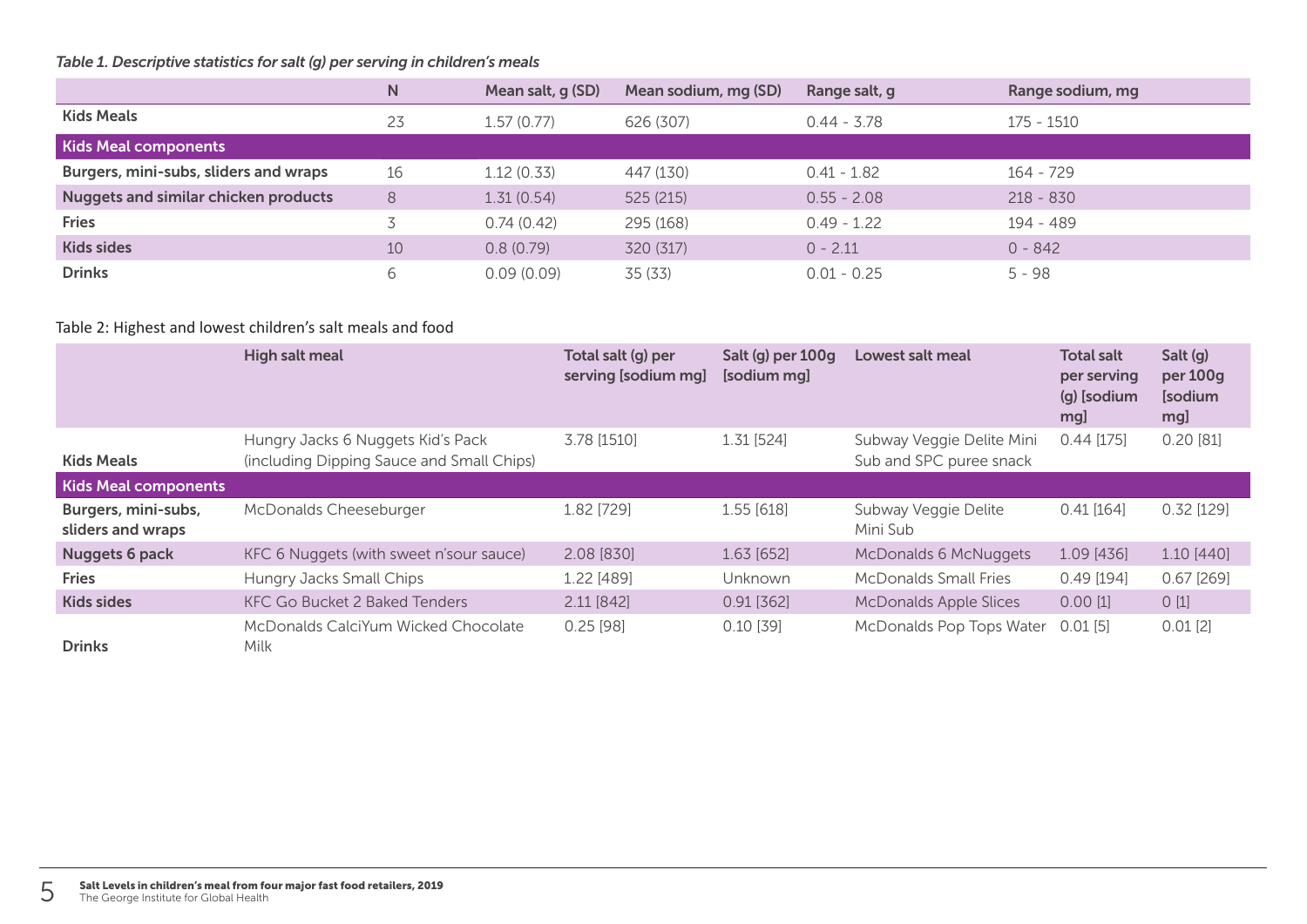### *Table 3: Salt levels in within each category*

| <b>Retailer/Brand</b> | Meal name                                                            | <b>Portion</b><br>size (q) | Total salt per<br>serving (g) | <b>Total sodium</b><br>per serving<br>(mq) |
|-----------------------|----------------------------------------------------------------------|----------------------------|-------------------------------|--------------------------------------------|
| <b>Kids Meals</b>     |                                                                      |                            |                               |                                            |
| <b>Hungry Jacks</b>   | 6 Nuggets Kid's Pack (including Dipping Sauce and Small<br>Chips)    | 288                        | 3.78                          | 1510                                       |
| <b>Hungry Jacks</b>   | 3 Nuggets Kid's Pack (including Dipping Sauce and Small<br>Chips)    | 174                        | 2.75                          | 1100                                       |
| <b>Hungry Jacks</b>   | Cheeseburger Kid's Pack (including Small Chips)                      | 210                        | 2.75                          | 1100                                       |
| <b>McDonalds</b>      | Happy Meal (Cheeseburger, fries and water)                           | 440                        | 2.32                          | 928                                        |
| <b>McDonalds</b>      | Happy Meal (Wholemeal snack wrap crispy, fries and<br>water)         | 433                        | 1.94                          | 774                                        |
| <b>McDonalds</b>      | Happy Meal (Hamburger, fries and water)                              | 426                        | 1.86                          | 745                                        |
| <b>McDonalds</b>      | Happy Meal (Cheeseburger, apple slices and water)                    | 428                        | 1.84                          | 734                                        |
| <b>McDonalds</b>      | Happy Meal (Grilled chicken bites, fries and water)                  | 414                        | 1.60                          | 639                                        |
| <b>McDonalds</b>      | Happy Meal (6 Nuggets, fries and water)                              | 421                        | 1.59                          | 635                                        |
| <b>McDonalds</b>      | Happy Meal (Wholemeal snack wrap grilled, fries and<br>water)        | 434                        | 1.59                          | 634                                        |
| <b>KFC</b>            | Kids Meal-Snack Popcorn                                              | 439                        | 1.58                          | 633                                        |
| <b>McDonalds</b>      | Happy Meal (Wholemeal snack wrap crispy, apple slices<br>and water)  | 421                        | 1.45                          | 580                                        |
| <b>KFC</b>            | Kids Meal- Baked Slider                                              | 453                        | 1.4                           | 556                                        |
| <b>McDonalds</b>      | Happy Meal (Hamburger, apple slices and water)                       | 414                        | 1.38                          | 551                                        |
| <b>McDonalds</b>      | Happy Meal (Grilled chicken bites, apple slices and water)           | 402                        | 1.11                          | 445                                        |
| <b>McDonalds</b>      | Happy Meal (6 Nuggets, apple slices and water)                       | 409                        | 1.10                          | 441                                        |
| <b>McDonalds</b>      | Happy Meal (Wholemeal snack wrap grilled, apple slices<br>and water) | 422                        | 1.10                          | 440                                        |
| <b>McDonalds</b>      | Happy Meal (3 Nuggets, fries and water)                              | 372                        | 1.04                          | 417                                        |
| Subway                | Turkey Mini Sub and SPC puree snack                                  | 225                        | 1.00                          | 398                                        |
| Subway                | Ham Mini Sub and SPC puree snack                                     | 213                        | 0.98                          | 392                                        |
| Subway                | Roast Beef Mini Sub and SPC puree snack                              | 224                        | 0.87                          | 349                                        |
| <b>McDonalds</b>      | Happy Meal (3 Nuggets, apple slices and water)                       | 360                        | 0.56                          | 223                                        |
| Subway                | Veggie Delite Mini Sub and SPC puree snack                           | 217                        | 0.44                          | 175                                        |
|                       | Meal components (burgers and similar, nuggets and similar, fries)    |                            |                               |                                            |
| <b>KFC</b>            | 6 Nuggets (with sweet n'sour sauce)                                  | 127                        | 2.08                          | 830                                        |
| <b>Hungry Jacks</b>   | 6 Nuggets                                                            | 108                        | 2.06                          | 824                                        |
| <b>McDonalds</b>      | Cheeseburger                                                         | 118                        | 1.82                          | 729                                        |
| <b>KFC</b>            | 3 Wicked Wings (3 pieces)                                            | 115                        | 1.55                          | 619                                        |
| <b>Hungry Jacks</b>   | Cheeseburger                                                         | 121                        | 1.54                          | 614                                        |
| <b>McDonalds</b>      | Wholemeal snack wrap crispy                                          | 111                        | 1.44                          | 575                                        |
| <b>McDonalds</b>      | Hamburger                                                            | 104                        | 1.37                          | 546                                        |
| <b>KFC</b>            | Original Slider BBQ                                                  | 97                         | 1.30                          | 518                                        |
| <b>Hungry Jacks</b>   | <b>Small Chips</b>                                                   | Small                      | 1.22                          | 489                                        |
| <b>KFC</b>            | Original Slider Pepper Mayo                                          | 97                         | 1.14                          | 457                                        |
| <b>Hungry Jacks</b>   | Whopper Beef Junior Cheese                                           | 159                        | 1.14                          | 457                                        |
| <b>McDonalds</b>      | Grilled chicken bites                                                | 92                         | 1.10                          | 440                                        |
| <b>McDonalds</b>      | 6 Nuggets                                                            | 99                         | 1.09                          | 436                                        |
| <b>McDonalds</b>      | Wholemeal snack wrap grilled                                         | 112                        | 1.09                          | 435                                        |
| <b>KFC</b>            | Popcorn Chicken (Snack size -<br>not available individually)         | 69                         | 1.05                          | 420                                        |
| <b>Hungry Jacks</b>   | 3 Nuggets                                                            | 54                         | 1.03                          | 412                                        |
| <b>KFC</b>            | <b>Baked Slider Supercharged</b>                                     | 89                         | 1.01                          | 402                                        |